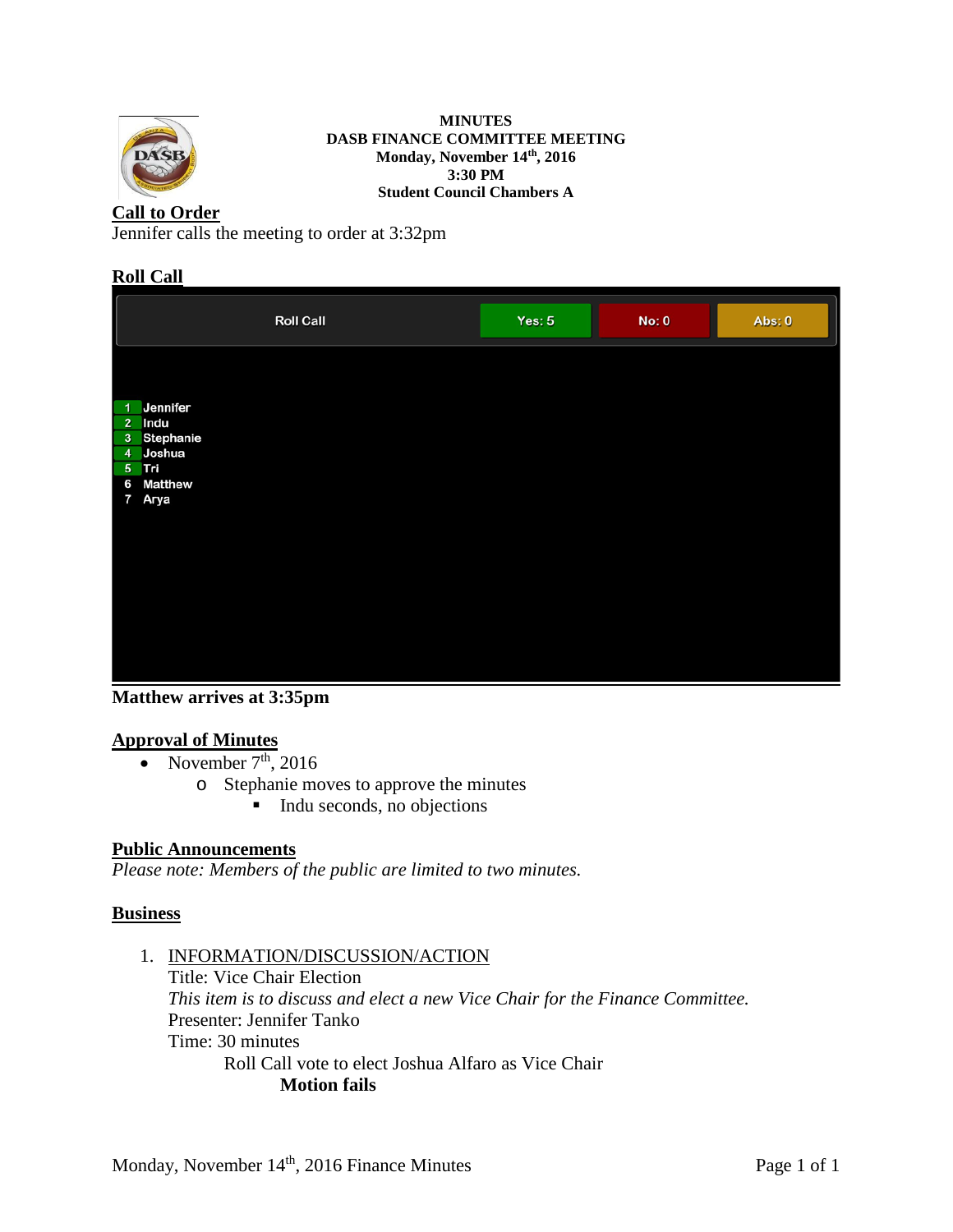|                | Elect Joshua Alfaro as Vice Chair of Finance | Yes: $2$ | <b>No: 4</b> | Abs: 0 |
|----------------|----------------------------------------------|----------|--------------|--------|
|                |                                              |          |              |        |
|                | 1 Jennifer                                   |          |              |        |
| $\overline{2}$ | Indu                                         |          |              |        |
| 3              | Stephanie                                    |          |              |        |
|                | 4 Joshua                                     |          |              |        |
| $6\phantom{1}$ | 5 Tri<br><b>Matthew</b>                      |          |              |        |
|                | 7 Arya                                       |          |              |        |
|                |                                              |          |              |        |
|                |                                              |          |              |        |
|                |                                              |          |              |        |
|                |                                              |          |              |        |
|                |                                              |          |              |        |
|                |                                              |          |              |        |
|                |                                              |          |              |        |
|                |                                              |          |              |        |
|                |                                              |          |              |        |
|                |                                              |          |              |        |

Roll Call vote to elect Tri Le as Vice Chair

|                | Elect Tri Le as Vice Chair of Finance | Yes: 4 | <b>No: 2</b> | Abs: 0 |
|----------------|---------------------------------------|--------|--------------|--------|
|                |                                       |        |              |        |
| 1              | Jennifer                              |        |              |        |
|                | 2 Indu                                |        |              |        |
|                | 3 Stephanie                           |        |              |        |
| $\overline{4}$ | Joshua                                |        |              |        |
|                | 5 Tri                                 |        |              |        |
| $6\phantom{1}$ | <b>Matthew</b>                        |        |              |        |
| 7              | Arya                                  |        |              |        |
|                |                                       |        |              |        |
|                |                                       |        |              |        |
|                |                                       |        |              |        |
|                |                                       |        |              |        |
|                |                                       |        |              |        |
|                |                                       |        |              |        |
|                |                                       |        |              |        |
|                |                                       |        |              |        |
|                |                                       |        |              |        |
|                |                                       |        |              |        |
|                |                                       |        |              |        |

**Motion passes**

### 2. INFORMATION/DISCUSSION/ACTION

Title: Budget Goals *This item is to discuss and take action on the revised Budget Code.* Presenter: Jennifer Tanko Time: 30 minutes Steph moves to approve the Biudget Goals